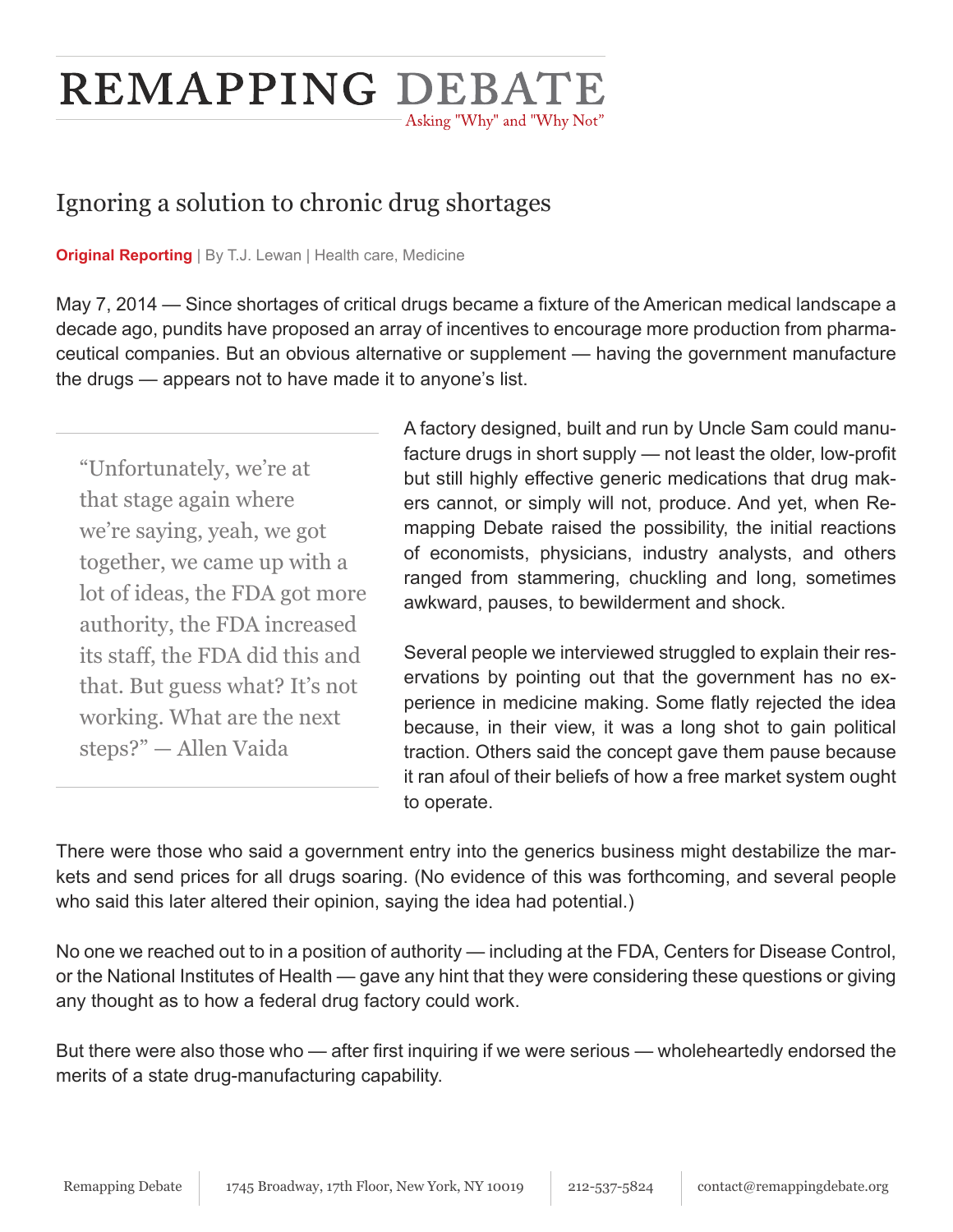#### **Reversing government "de-industrialization"**

The idea that governments would manufacture drugs is not novel. In fact, governments churn out medications for citizens in 80 countries around the globe, including Brazil, India, Denmark, Thailand, and Indonesia, according to the World Health Organization; in many places public and private enterprises coexist without incident.

Stephen S. Morse, a professor of epidemiology at the Mailman School of Public Health at Columbia University, says it's remarkable that more than a decade into what are indisputably the worst and most widespread drug shortages in American history no one has yet thought to suggest or seriously consider a government option — at the very least, to study the benefits and drawbacks of it.

"It's an interesting question I find rather puzzling," says Morse, who directs a program at Columbia that specializes in risk assessment of emerging infectious diseases, including influenza. "Even the most conservative economists, the University of Chicago people and so on, have always believed that the one legitimate role for government — they do not admit to any others — is to take up the slack when there are market failures. And there seems to be a market failure here."

"And yet," he adds, "no one thinks to have government take an active role in this case, which is interesting because, if there is a market failure going on, as there clearly is, who *is* supposed to step in — foreign manufacturers?"

The idea that governments would manufacture drugs is not novel. In fact, governments churn out medications for citizens in 80 countries around the globe, including Brazil, India, Denmark, Thailand, and Indonesia, according to the World Health Organization; in many places public and private enterprises coexist without incident.

Since the 1980s, the U.S. government has increasingly moved away from manufacturing anything what some call the "de-industrialization" of government. Not long ago, however, the federal government was an active and effective player in the production of things needed to keep citizens healthy.

For decades after World War II, public agencies and institutes produced vaccines for biological threats, substances "which are harder to make because you have to do a lot of work on clinical trials as well as safety," Morse says. The Salk Institute-Government Services Division once made specialty, biodefense vaccines for things like Rift Valley fever, a mosquito-borne illness, and states like Michigan and New York made serums for smallpox, anthrax, and whooping cough, before leaving it to industry in the 1990s.

The notion that government is somehow incapable of making generic medications because it hasn't done so before is myopic, says Aaron Kesselheim, a professor at the Harvard Medical School and a researcher at its department of health policy and management. The state, he says, is perfectly capable of quickly assembling people with the know-how for making pharmaceuticals.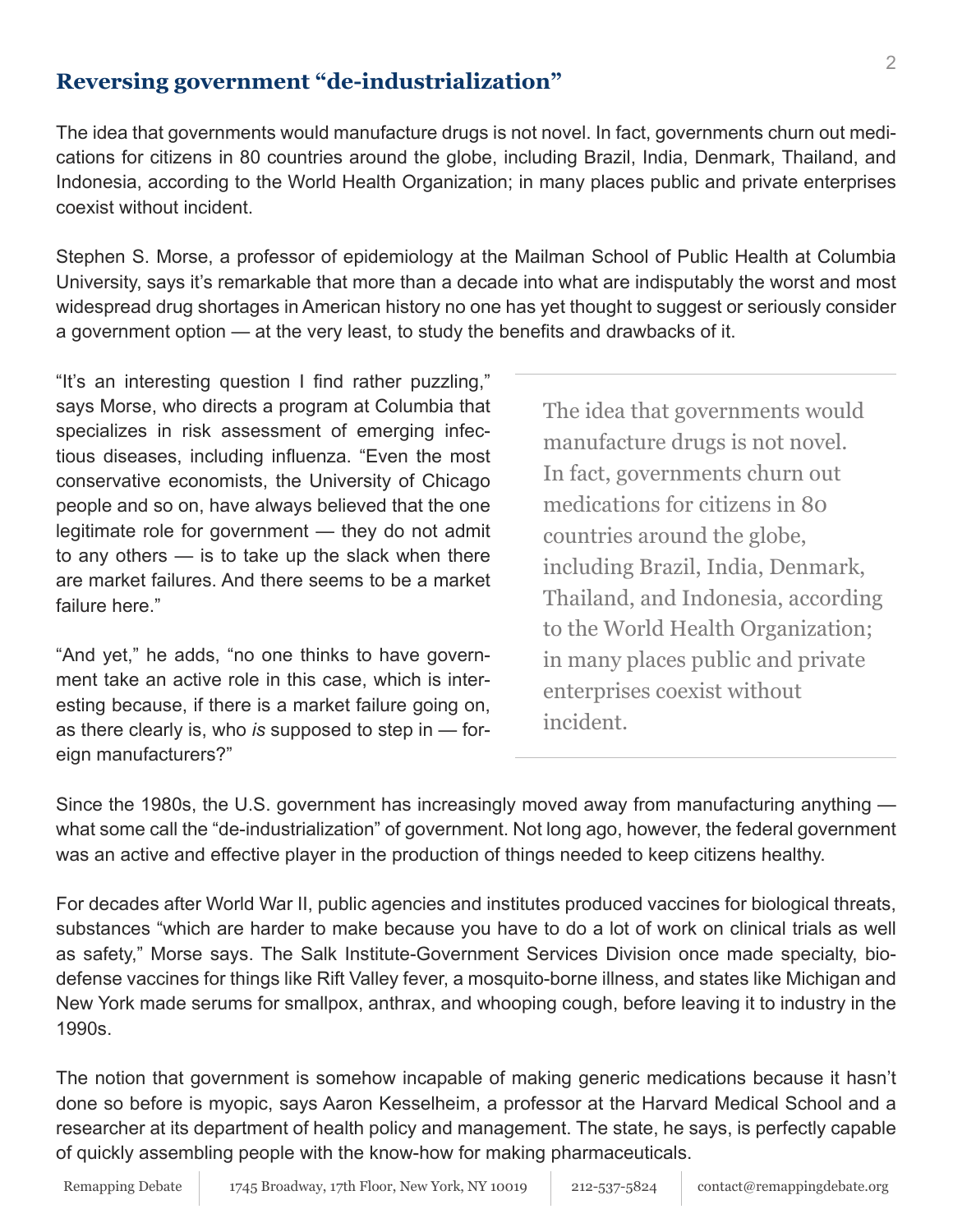It's worth remembering, he says, how the government successfully managed the Manhattan Project, which developed the atomic bomb; NASA's Apollo missions, space shuttles and stations, and telescopes; the Defense Advanced Research Projects Agency's development of the silicon chip and the Internet. Today, there's the "Green Electricity Network Integration" project at the Department of Energy, which promises to modernize our electric grid, and the National Nanotechnology Initiative, administrated by various governmental agencies such as the Department of Defense, the Small Business Innovation Research Program, and the National Institutes of Health.

For decades after World War II, public agencies and institutes produced vaccines for biological threats, substances "which are harder to make because you have to do a lot of work on clinical trials as well as safety," Stephen S. Morse says.

Although the NIH devotes just 11 percent of its budget to internal biomedical research, the accomplishments of staff investigators are extensive: in the 1950s, the first use of chemotherapy to cure a solid tumor; in the '80s, the first drugs for treating AIDS; in the '90s, the first successful gene therapy. Today, NIH scientists are creating a four-dimensional atlas of brain development in simple organisms, tracking the origin and evolution of every neuron, the path of every axon, the creation of every synapse; they're pioneering a new way to repair holes in the human heart — the most common form of congenital heart disease — without the need for open-chest surgery; they're inventing probes that capture images of receptors, cells, and tissues at the molecular level — cutting-edge procedures and technologies not available commercially.

Making basic, older generics would not require the government to reinvent the wheel. "Yes, you would have to have good manufacturing practices," says Morse, the Columbia professor, and although there are some sterile injectables that are harder to make, particularly oncology drugs, "some of these substances are relatively easy to produce and very easily marketed. The demand, in fact, is guaranteed. So, again, if the government is capable of doing this, why shouldn't it step in to fill a void?"

#### **U.S.A. Generics, Inc.**

Ten years ago, drug shortages weren't the most pressing public-health concern for Allen Vaida, executive vice president of the Institute for Safe Medication Practices, a nonprofit devoted to preventing medication error. But then, in 2008, his organization began finding in hospital surveys that the use of alternative medications for generics in short supply was increasing the duration of diseases and, in far too many cases, leading to the deaths of patients who received improper dosages or who suffered sudden, unexpected reactions from substitutes.

Vaida remembers thinking at the time that the industry would eventually sort things out. Later, as the number of drugs in shortfall doubled, then tripled, then quintupled, he, like many stakeholders, began attending conferences and seminars to seek answers. Invariably, he recalls, discussions continued to center on market-based solutions.

3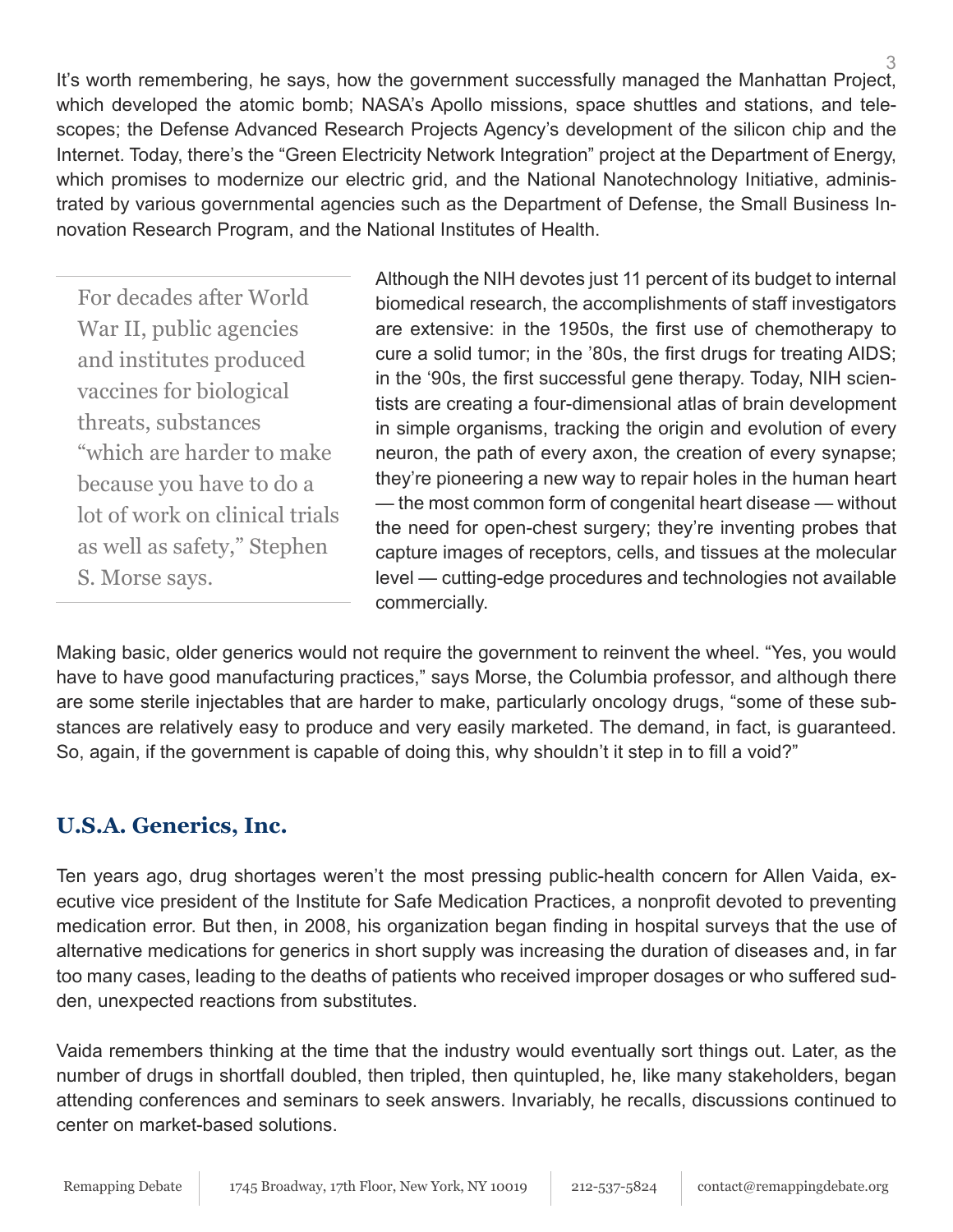4 A not-for-profit, government solution simply "wasn't on anyone's radar," he says. Vaida admits he himself "didn't give it much thought."

In 2012, Congress reacted to record surges in shortages by granting the Food and Drug Administration expanded powers to manage the problem, a step many observers, including Vaida, viewed as positive.

Indeed, the FDA prevented nearly four times more potential shortages in 2012 than in 2010 — 154 as compared with 38. (The agency recently told Remapping Debate that it had averted 170 potential shortages in 2013.) But Vaida began to look more critically at those numbers: If federal regulators had to act more and more often to prevent shortages, was that a victory? Likewise, if the total number of active and ongoing shortages did not drop below 300 a day — and it hasn't, in spite of the FDA's efforts — where was the evidence that the market on its own could make up the shortfalls?

"Unfortunately, we're at that stage again where we're saying, yeah, we got together, we came up with a lot of ideas, the FDA got more authority, the FDA increased its staff, the FDA did this and that. But guess what? It's not working. What are the next steps?"

Once, a market solution seemed to him the only remedy for this problem. But today, he admits, if manufacturers keep showing "there's no way they're going to be able to do it, maybe the solution is the government has to do it on its own."

The notion that government is somehow incapable of making generic medications because it hasn't done so before is myopic, says Aaron Kesselheim. The state, he says, is perfectly capable of quickly assembling people with the knowhow for making pharmaceuticals.

Vaida's long journey toward acknowledging the private sector's shortcomings is far from an anomaly; many experts Remapping Debate interviewed initially rejected the notion that our capitalist economy was unable to deliver reliably all the life-saving medicines we need. When first asked what he thought of the concept, Richard L. Schilsky, chief medical officer for the American Society of Clinical Oncology, didn't answer directly. "Look," he said, sighing, "We don't have a state-run pharmaceutical industry. We don't have a state-run health care system. We're a free-market economy."

Days later, however, he appeared to have given the matter additional thought. "I suppose the government could do what you're suggesting," he said. "The government could set up a generic drug manufacturing plant and start churning out these drugs during short supply. They would have to go through the same FDA approval process that any other drug-manufacturing facility would, of course."

For Congress to authorize this, he noted, lawmakers would have to be convinced that drug shortages are as serious a public threat as shortages of vaccines needed to counter pandemics or biological attacks. In Schilsky's view, the problem is "a substantial public-health issue…You're talking about kids with curable malignancies whose lives are on the line simply because the substitute drugs aren't as effective as standard care." Then, this thought: The government stockpiles serums for pandemics and biological attacks, so "I suppose that's another kind of precedent that could be invoked" to buttress an argument in favor of a state-run drug factory.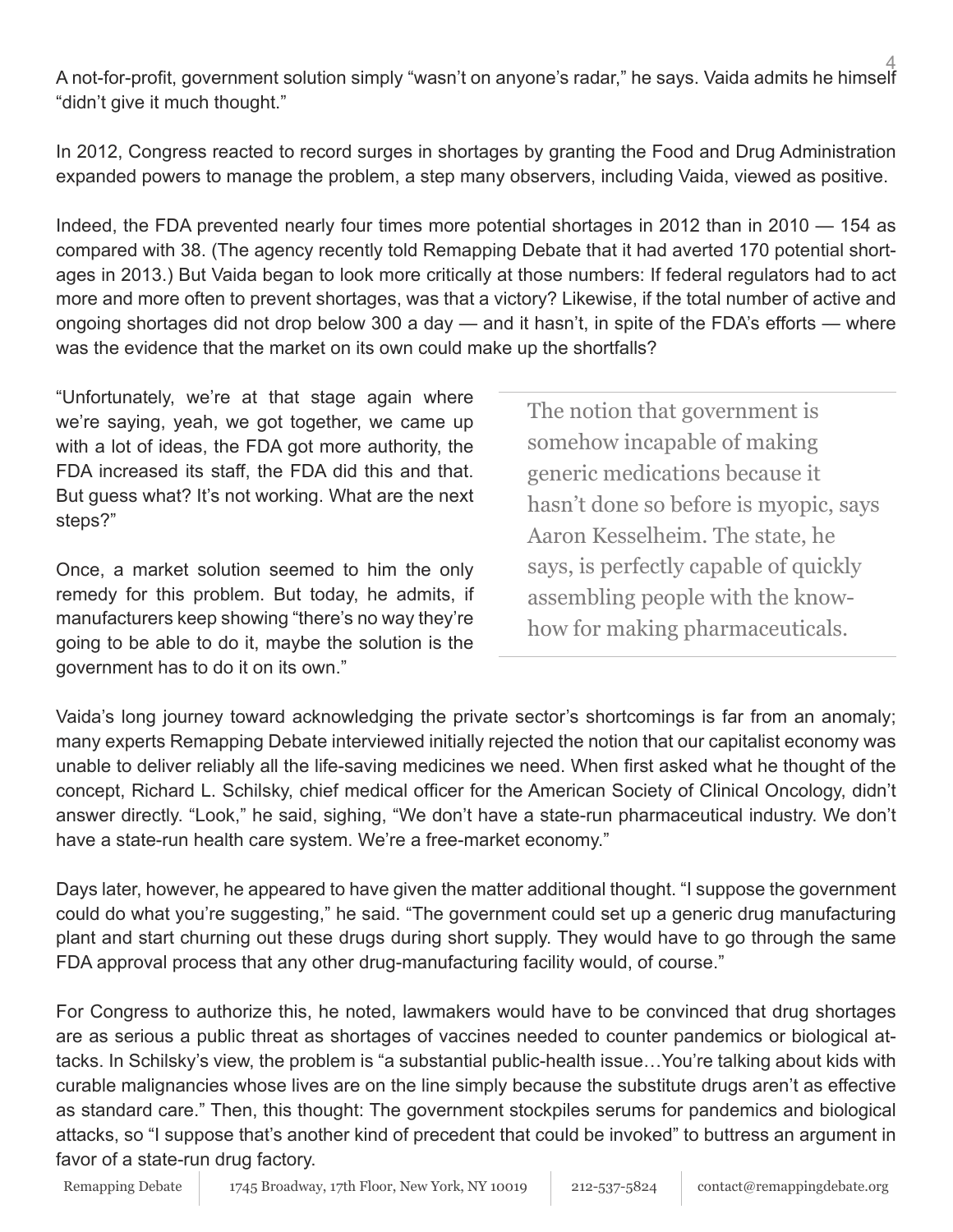Jennifer Goldsack, a health-services researcher at the Christiana Care Health system in Newark, Del., says that, had she been queried a decade ago about whether the government should step in to stop the shortages, she might not have been very receptive. But now, especially after recently publishing a study that spotlighted the enormous human and financial costs of cancer-drug shortages in this country, she says: "It seems very rational, doesn't it? I think if there were a simple, market-based solution we would have found it by now."

## **Generic drugs aren't peanut butter**

There are, of course, those who continue to believe that the market will satisfy America's drug needs, harmonizing a profit motive with the public interest.

Skipping upgrades to factories and cutting overhead by making only as many products as they know they will definitely sell is

"a pretty common business model," Erin Fox says, "and it probably works great for products like peanut butter. I mean, if there's a shortage of peanut butter, okay, you can do without it until the factories catch up with demand. But if we don't have some of these critical medications — well, people die."

One such person we spoke to is David Gaugh, senior vice president for Sciences and Regulatory Affairs at the Generic Pharmaceutical Association in Washington, D.C. Though sidestepping a question on whether there's been a market failure in the generic drug market — "It is a business, like any business" — he did answer candidly when asked to characterize the current state of generic drug shortages in America, saying: "It's of crisis proportions."

The crisis is upon us, Gaugh suggested, "because roughly 30 percent of the normally available capacity of these companies [is] offline while they are doing quality compliance remediation work. And when you have 30 percent going off all at the same time, that creates a drug shortage — or can create drug shortages."

How did these facilities reach such a state of disrepair? Gaugh said "there are a lot of reasons," but only gave one: that there are only "a limited number of companies that have the technology, the wherewithal, and the capacity to produce these types of products." If that's true, why should Americans expect these companies to resolve these shortages anytime soon?

Because, Gaugh said, drug makers such as Hospira, Inc. and Ben Venue Laboratories, Inc., the U.S. subsidiary of Germany's Boehringer Ingelheim Corp., are now "pouring hundreds of millions of dollars into [their] facilities to get them to the level that they need to be from a quality-compliance perspective."

Boehringer Ingelheim did reportedly spend \$350 million to overhaul the aging Ben Venue plant in Bedford, Ohio — the source of more than 100 essential generic drugs, including the chemotherapy drug Doxil — after a brief suspension of operations in 2011 due to serious quality and sterility problems. In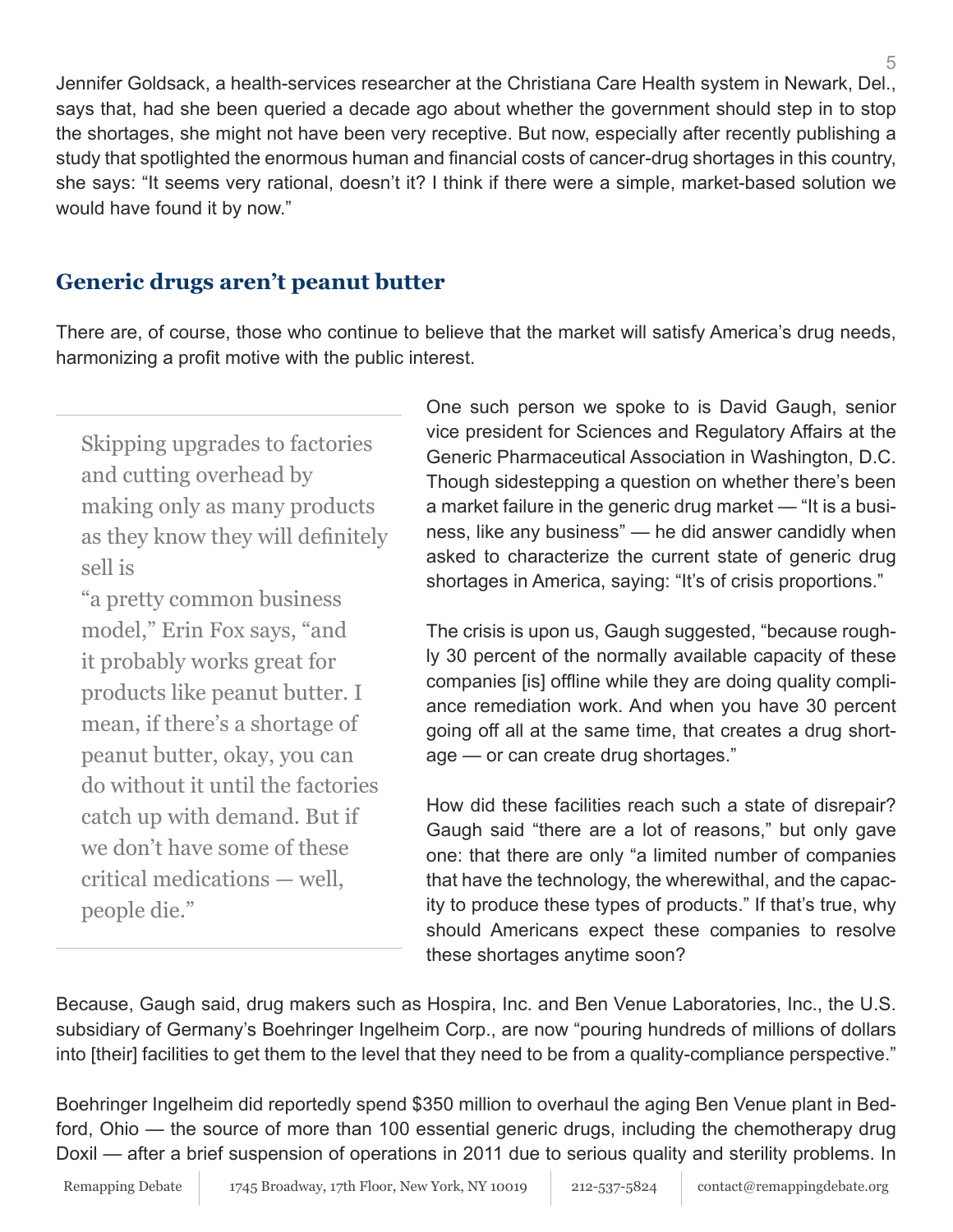6 December, however, that troubled plant was shut down for good. The German conglomerate attributed the closing to projections that the facility would rack up \$700 million in operating losses over five years.

Hospira declined to make executives available for interviews, but issued a statement saying that it was investing in new production capacity. Two other U.S. manufacturers, Baxter International, Inc. and West-Ward Pharmaceuticals Corp., did not respond to written requests and phone messages for interviews.

Even if there is additional private sector investment, would a government entry into the market necessarily be a bad thing? Gaugh didn't address that question directly, responding instead that building a government drug plant would be a "complex" undertaking. "We're talking about billions of injectable vials that are made by these five or six private corporations," he said.

Claire Sheahan, the association's media spokeswoman, interjected: "This isn't the first time in history that people haven't been able to get things. And the government doesn't normally take that path where they go into the business. They find other solutions."

Enrique Seoane-Vazquez, director of the International Center for Pharmaceutical Economics and Policy at the Massachusetts College of Pharmacy and Health Sciences, says if the government enters the drug manufacturing business to guarantee supply, "we are going to have an immediate increase in prices." Why? The government, he explains, will have to spend billions to create extra production capacity and inventories for spikes in demand, costs that will lead it to raise some prices.

"It's even ridiculous to think of this as a market" said David Himmelstein. "The very fact that drugs are patented means that there is no market, right? Drug companies are given a monopoly. They control the market. So, by definition, there is no market. They are not in business to do good; they are in business to make money."

Though acknowledging his opinion is not based on any economic analyses (there are no case studies available), Seoane-Vazquez notes that "in the area of vaccines, when you have the government negotiating prices, we know that over time that number of producers goes down. This is something that could generate future problems, if the companies decide not to manufacture specific products."

But hasn't this already happened? A 2011 economic analysis by the Department of Health and Human Services (HHS) found the generic drug market to be highly consolidated, with three or fewer companies cornering the market for sterile, injectable generics — the sort most in shortage. It cited a study in the New England Journal of Medicine that said just three manufacturers supplied 71 percent of America's sterile, injectable cancer drugs and 91 percent of sterile, injectable nutrients and supplements.

As brand-name drugs come off patent, big manufacturers expand the number of products they make but not the facilities that make them, according to a study by the IMS Institute for Healthcare Informatics. It reported that between 2006 and 2010 the generic sterile injectable market had grown by half without a proportionate increase in manufacturing capability.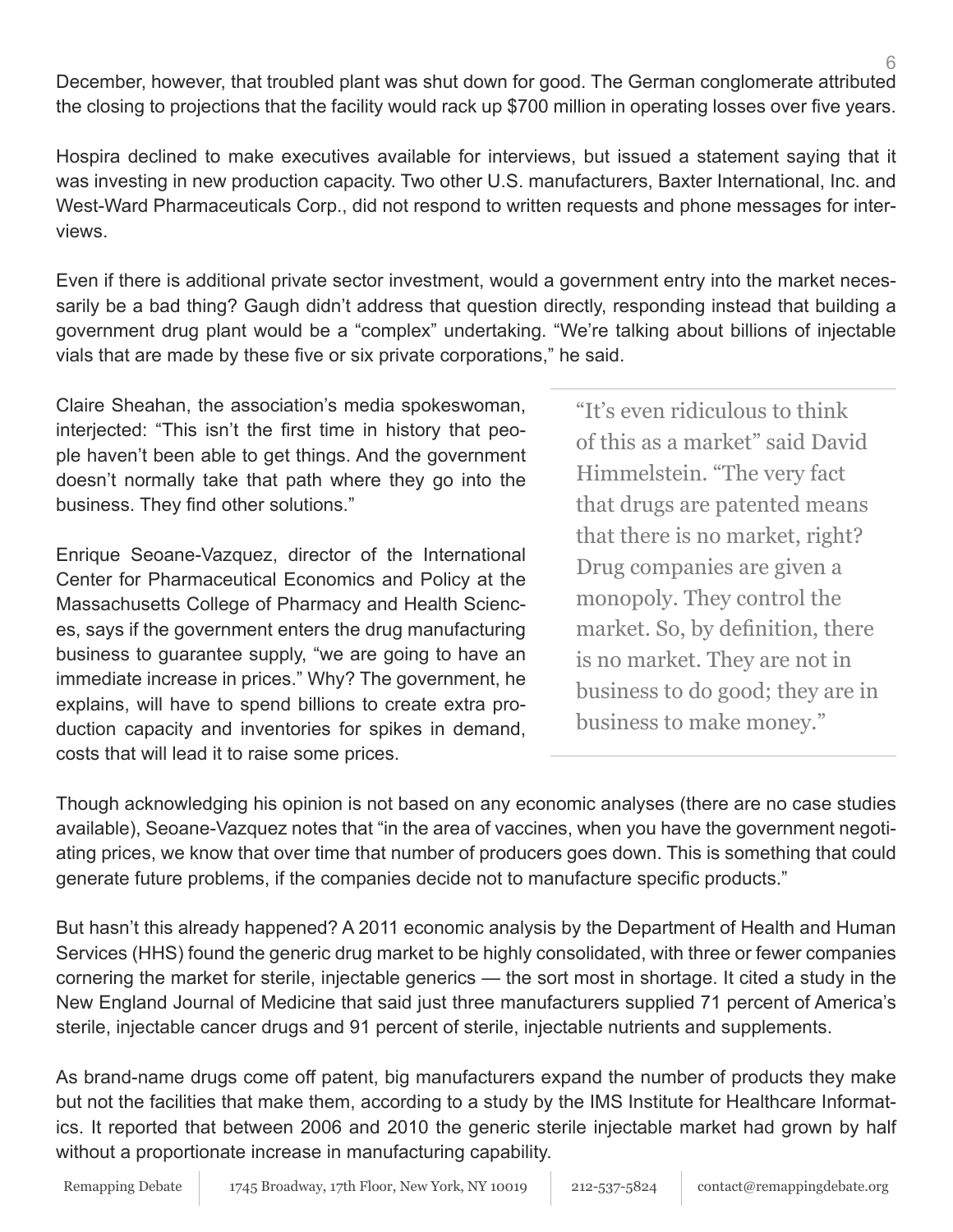The way pharmaceutical companies have responded to increasing demand for more and more generic medications is to run their factories full tilt, 24 hours per day, adding as many as 50 medications to a single production line.

For decades now, drug makers have run their businesses this way because building extra capacity and backup systems "is a pretty expensive thing to do," says Bona Benjamin, coordinator of the drug shortages web resource center at the American Society of Health-System Pharmacists in Maryland.

As a result, companies choose which drugs to manufacture based on projections for demand and, if they have competitors, what others may produce. Oftentimes, they prioritize newer generics with bigger profit margins, even if that increases the likelihood of shortages, according to a report released in February on the drug shortages by the Government Accountability Office. What's more, the watchdog agency said, older generics are routinely "discontinued in favor of producing newer drugs that are more profitable or that have more demand."

When older, less profitable generics are made, they're produced in limited quantities because unsold pharmaceuticals can't be stockpiled like bricks; they have a short shelf life. As HHS pointed out in its 2011 economic analysis: "There is little cost (except reputational) of producing too little of one drug (rather than another), but a potentially high cost of producing too much of that drug."

Erin Fox, director of the University of Utah's Drug Information Service, which has been tracking drug shortages in America since 2001, says pharmaceutical companies have been doing this for years: skipping upgrades to factories, cutting overhead by making only as many products as they know they will definitely sell.

"It's a pretty common business model," Fox says, "and it probably works great for products like peanut butter. I mean, if there's a shortage of peanut butter, okay, you can do without it until the factories catch up with demand. But if we don't have some of these critical medications — well, people die."

## **Looking at all of the costs**

As for concerns over a market distortion or a sudden jump in prices if the government started producing generics — those fears are overblown, says David Himmelstein, a professor of public health at the City University of New York and a co-founder of Physicians for a National Health Program.

Actually, Himmelstein says, "it's even ridiculous to think of this as a market. The very fact that drugs are patented means that there is no market, right? Drug companies are given a monopoly. They control the market. So, by definition, there is no market. They are not in business to do good; they are in business to make money. Milton Friedman said many years ago that the acceptance by corporate officials of a social responsibility other than to make as much money for their shareholders as possible is a dereliction of duty. So the problem isn't that they're misbehaving, it's that they *are* behaving. They are behaving exactly as they're supposed to."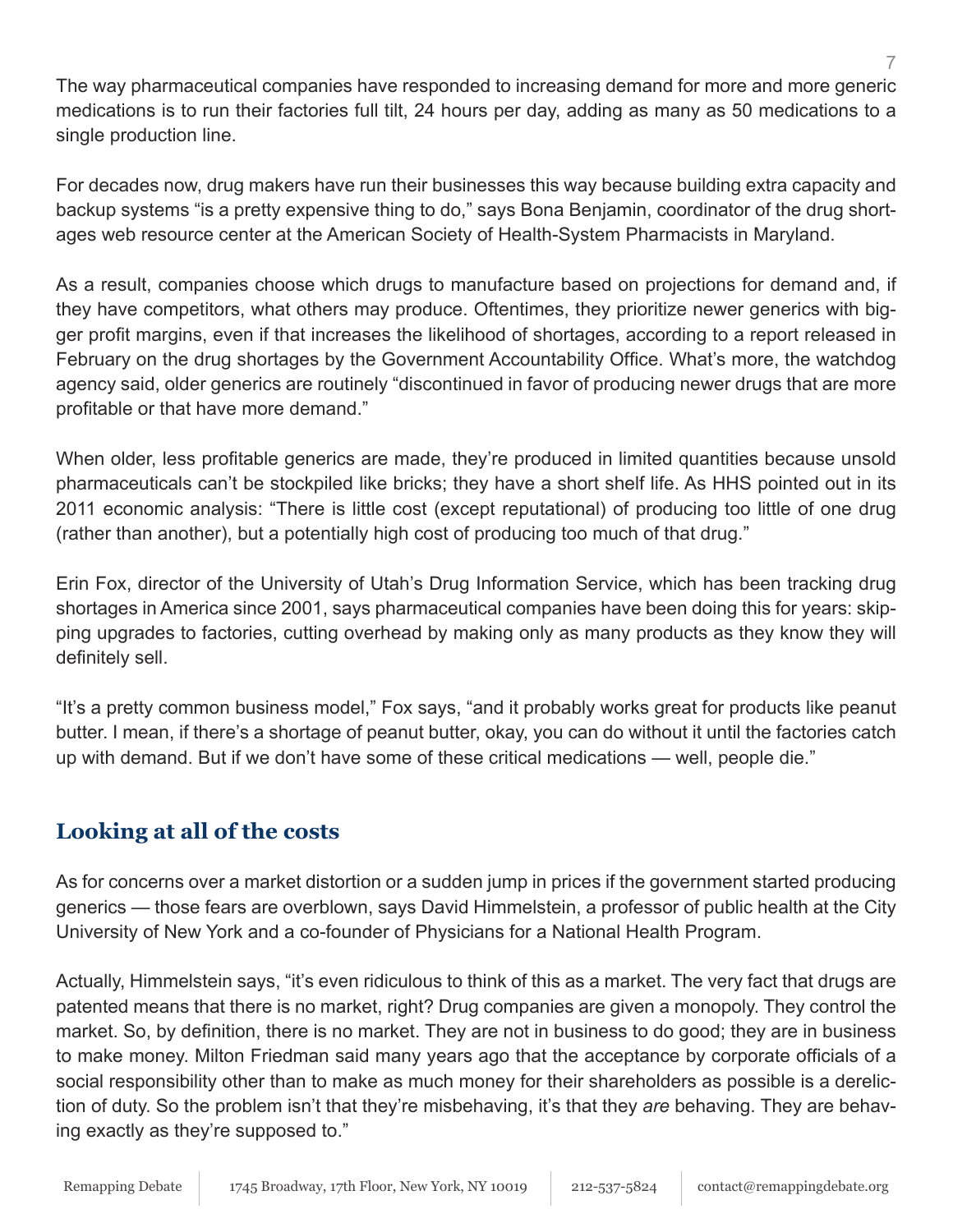The pharmaceutical industry manages to make "enormous profits," he adds, "so you ought to be able to undercut the prices charged for medicines and still do very well. And if government was not in search of a profit, it seems to me that you could make back the initial investment pretty readily."

Also, is it fair to compare what it costs private industry to produce a drug on the quick and dirty, as opposed to what it would cost the government to do it right — in other words, to build in excess production capacity so as not to get caught short?

Certainly not, says Morse, the Columbia professor. The proper comparison is what it would cost private enterprise to build and maintain sufficient production capacity versus what it would cost the government to do the same — and there's no evidence to suggest that companies could do it cheaper than the government, only evidence that the private sector has been unwilling to do it.

Even if it did cost the government more to build a factory that could guarantee supply, "the government doesn't have to make a profit," Morse says, so the additional expense can be more easily absorbed. "It's what allows government to do what no private sector enterprise can survive with, because companies have to make money."

## **Despite upsides, still off the radar**

Given the chronic problems of the current system, why wouldn't policy makers at least examine the potential upside of including government production of medications?

In part, says Kesselheim, the Harvard professor, there's a cultural bias at work. "The U.S. government doesn't make generic drugs — or historically hasn't done so," he told Remapping Debate. "And so people, when they think of solutions, are trying to think of private market solutions because that's how production and supply of pharmaceutical products has been handled thus far. We just don't have a template for it."

Himmelstein, the professor of public health at CUNY, says it's not seriously considered because "in our current political milieu, the forces of reaction are so strong that it makes it almost hard to imagine that we could make real advances where government would be allowed to do what it almost certainly could do well."

"The point is there are so many hidden costs that if you could actually account for all of them, and if you could shift those costs into a government-sponsored drug production process, it would not necessarily be a huge incremental expense," says Richard L. Schilsky. "It would just be money shifted from one ineffective use to a more effective use. That's a very interesting concept."

Tellingly, federal agencies with the competency and experience that could be useful in operating a state-run drug facility — the FDA, NIH, HHS and the Centers for Disease Control — all declined to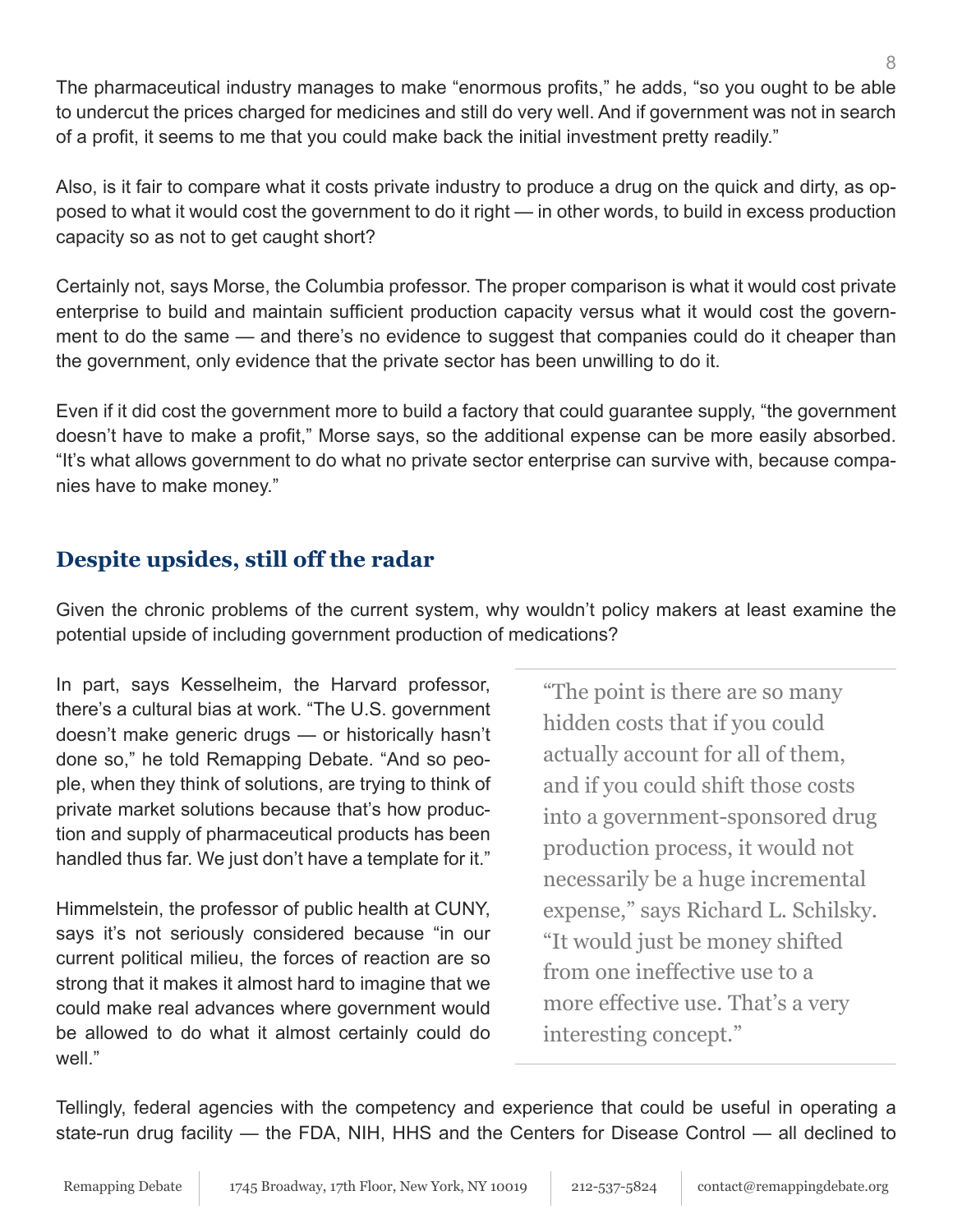make officials available for interviews. Even when Remapping Debate asked the FDA in writing why no federal agencies had proposed or even explored a government option for the shortages, the answer from the agency's Center for Drug Evaluation and Research was terse: "A federal government-run manufacturing facility would require additional legislation."

#### Which path is more expensive?

Constructing a state-run pharmaceutical factory would not be cheap. Ken Inchausti, a U.S. spokesman for Novo Nordisk, a Danish pharmaceutical manufacturer that has production facilities in seven countries and offices in 75, says that based on his experience it wouldn't be outlandish to budget a billion dollars for the construction of a standard drug factory with the capacity to manufacture a wide range of generics.

But the alternative — sticking with the status quo — is likely costing *more*.

A joint study by the University of Michigan and American Society of Health-System Pharmacists found that drug shortages created \$216 million in extra labor costs for hospitals in 2011. (And back then, there were half as many drugs in shortage as there are today.)

Another analysis by Premier, Inc., a hospital group-purchasing organization in Charlotte, N.C., found that hospitals nationwide spent \$230 million more on average each year between 2011 and 2013 because they had to pay more for newer, alternative generics when older generics are not produced. Keep in mind that figure is relatively conservative, since it excludes drugs purchased from off-contract distributors, more expensive purchases of therapeutic alternatives and indirect costs such as added labor.

These surveys don't calculate a slew of other hidden costs: the reduced productivity of workers who spend greater lengths of time than they should away from their jobs because the most effective treatments aren't available; FDA inspections of overseas pharmaceutical plants when emergency imports become necessary; higher shipping costs incurred to make sure the drugs arrive on time from abroad; the time and money it takes investigating the illicit activities of gray marketeers and unregulated drug manufacturers that attempt to pass themselves off merely as "compounding" pharmacies.

Another cost routinely left unconsidered: Drug shortages also interfere with clinical trials that require older, generic drugs as controls or in combination therapy with experimental agents. The cost of these delays and stoppages has yet to be measured financially, but could "easily" run in the tens, even hundreds of millions of dollars every year, says Erin Fox, the drug expert at the University of Utah.

"The point is there are so many hidden costs that if you could actually account for all of them, and if you could shift those costs into a government-sponsored drug production process, it would not necessarily be a huge incremental expense," says Richard L. Schilsky, chief medical officer of the American Society of Clinical Oncology. "It would just be money shifted from one ineffective use to a more effective use. That's a very interesting concept."